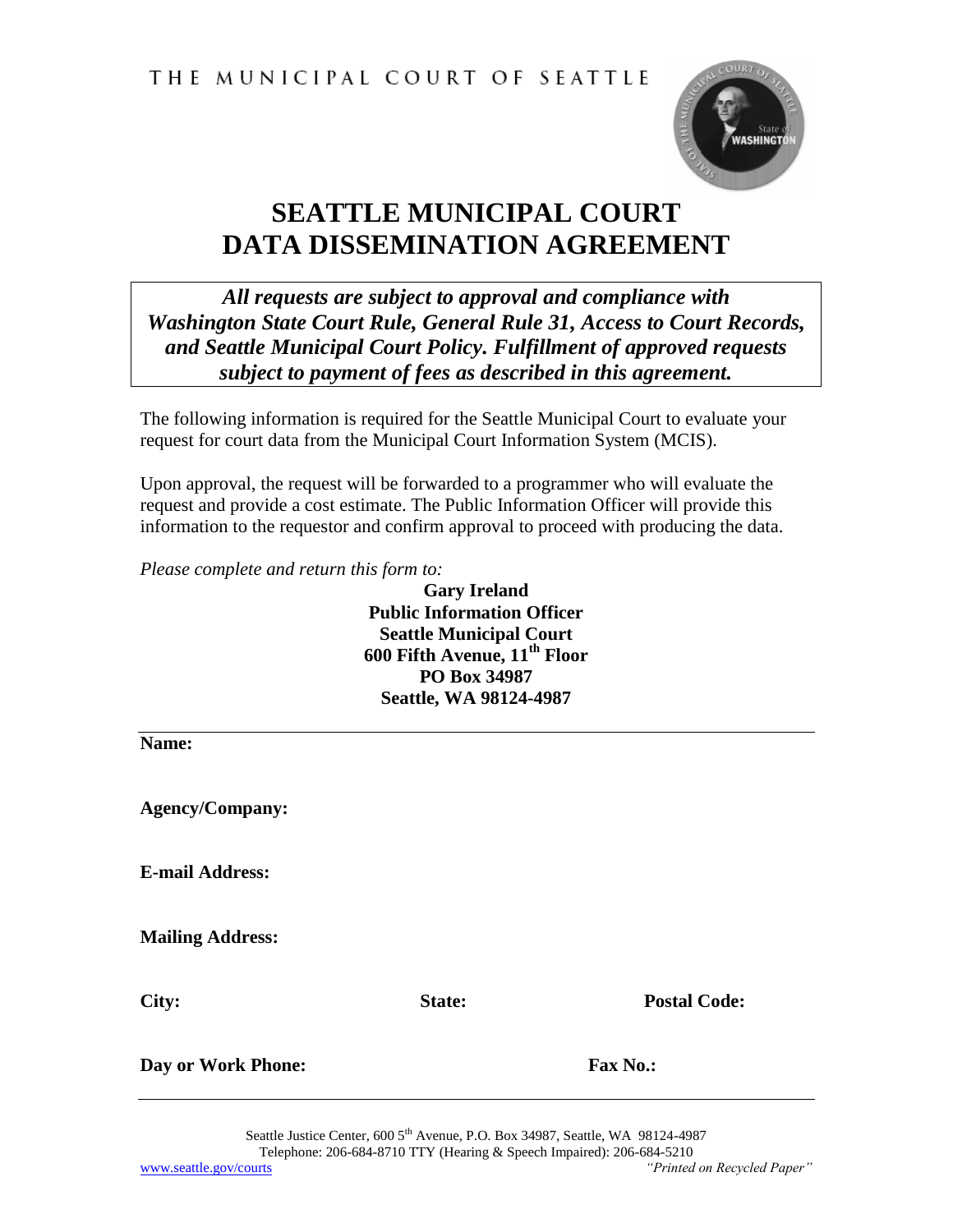**Information requested (please be specific and provide as much detail as possible including SMC violation codes, data fields requested, etc.):**

**What will the information be used for? What precautions are in place to ensure information will only be used for this purpose?**

**Will the data be disseminated? If so, please describe.** 

**If this information concerns a named individual, please provide necessary identifying information (i.e. date of birth, Driver's License number, current address, etc.):**

**The following fees are applied to information requests that require generation of a report from MCIS. Fees do not include printed copies of electronic documents such as dockets or screen prints.**

| <b>Administrative Fee</b>       | $$25.00$ /report |  |
|---------------------------------|------------------|--|
| Evaluation/Research/Programming | \$40.00/hour     |  |
| <b>MCIS</b> System Run Time     | $$10.00/m$ inute |  |
|                                 |                  |  |
| Materials:                      | \$.15/page       |  |
|                                 | \$10.00/CD       |  |